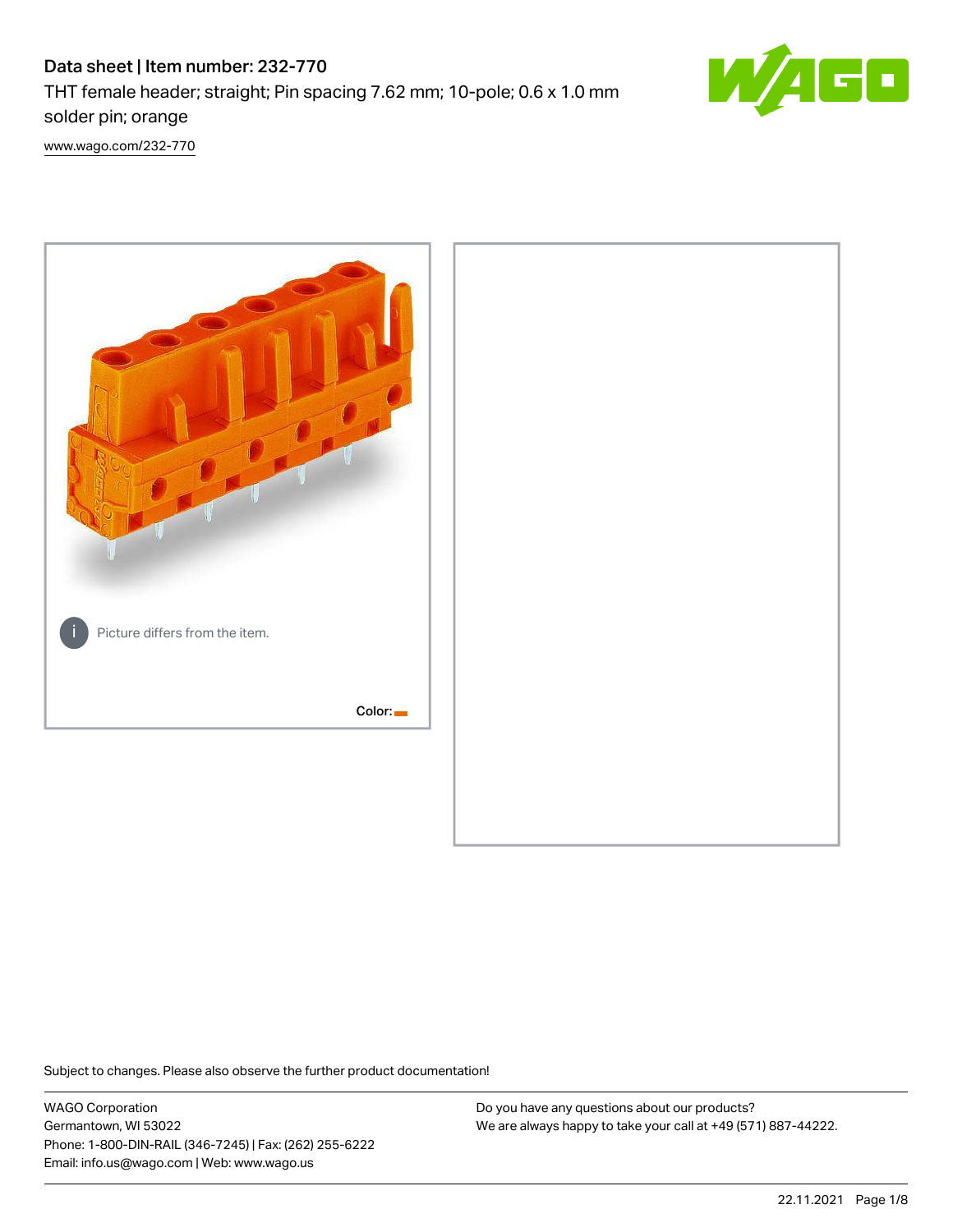

Dimensions in mm

L = (pole no.  $-1$ ) x pin spacing + 5.08 mm + 1.5 mm

2- to 3-pole female connectors – one latch only

#### Item description

- **H** Horizontal or vertical PCB mounting via straight or angled solder pins
- For board-to-board and board-to-wire connections
- Touch-proof PCB outputs  $\blacksquare$
- $\blacksquare$ Easy-to-identify PCB inputs and outputs
- $\blacksquare$ With coding fingers

Subject to changes. Please also observe the further product documentation! Data

WAGO Corporation Germantown, WI 53022 Phone: 1-800-DIN-RAIL (346-7245) | Fax: (262) 255-6222 Email: info.us@wago.com | Web: www.wago.us

Do you have any questions about our products? We are always happy to take your call at +49 (571) 887-44222.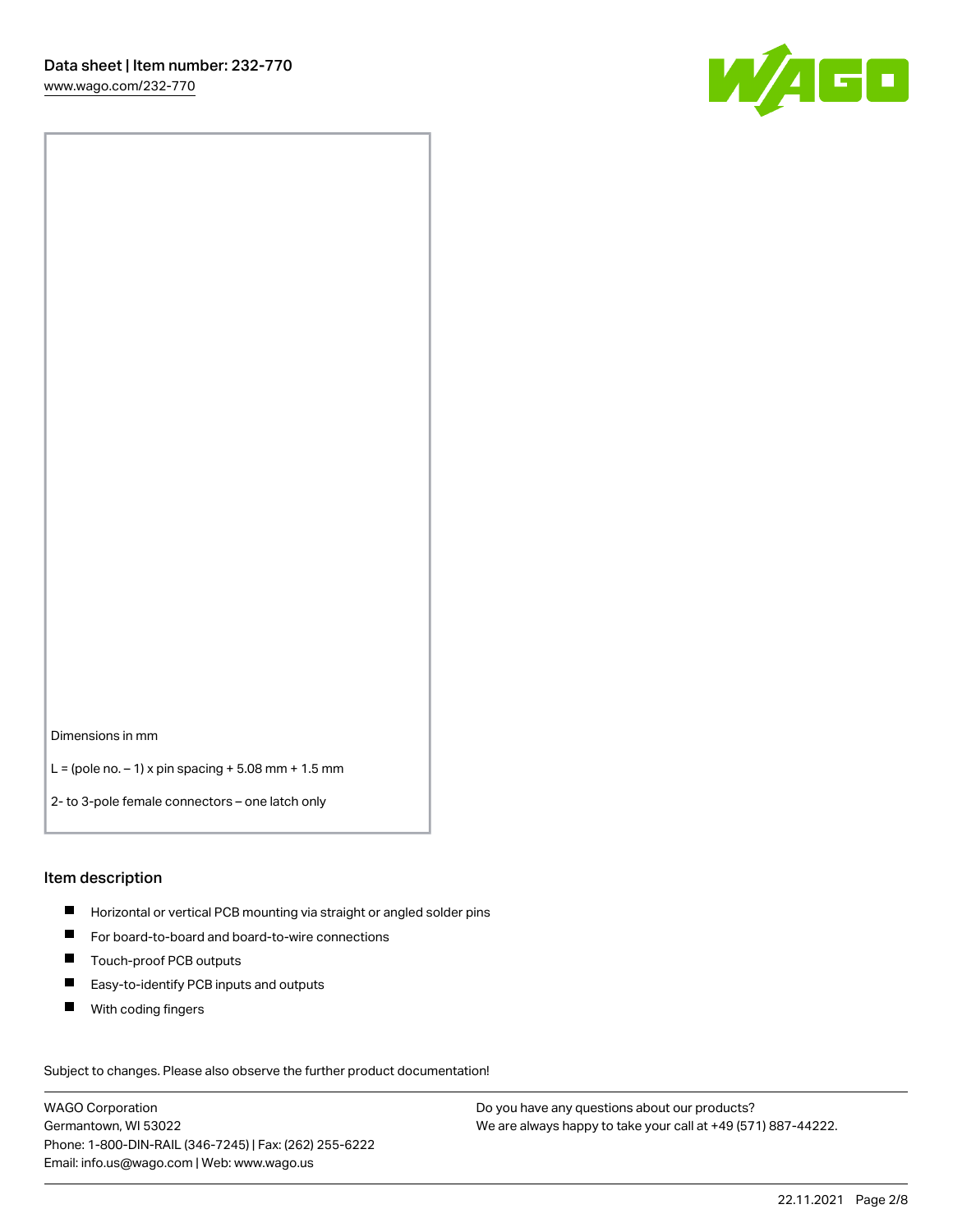

## Data Notes

| Safety information 1 | The <i>MCS – MULTI CONNECTION SYSTEM</i> includes connectors<br>without breaking capacity in accordance with DIN EN 61984. When<br>used as intended, these connectors must not be connected<br>/disconnected when live or under load. The circuit design should<br>ensure header pins, which can be touched, are not live when<br>unmated. |
|----------------------|--------------------------------------------------------------------------------------------------------------------------------------------------------------------------------------------------------------------------------------------------------------------------------------------------------------------------------------------|
| Variants:            | Other pole numbers<br>3.8 mm pin projection for male headers with straight solder pins<br>Gold-plated or partially gold-plated contact surfaces<br>Other versions (or variants) can be requested from WAGO Sales or<br>configured at https://configurator.wago.com/                                                                        |

## Electrical data

#### IEC Approvals

| IEC/EN 60664-1                                                        |
|-----------------------------------------------------------------------|
| 500 V                                                                 |
| 6 <sub>kV</sub>                                                       |
| 630 V                                                                 |
| 6 <sub>kV</sub>                                                       |
| 1000V                                                                 |
| 6 <sub>kV</sub>                                                       |
| 12A                                                                   |
| $(III / 2)$ $\triangle$ Overvoltage category III / Pollution degree 2 |
|                                                                       |

## UL Approvals

| Approvals per                  | UL 1059 |
|--------------------------------|---------|
| Rated voltage UL (Use Group B) | 300 V   |
| Rated current UL (Use Group B) | 15 A    |
| Rated voltage UL (Use Group D) | 300 V   |
| Rated current UL (Use Group D) | 10 A    |

## Ratings per UL

| Rated voltage UL 1977 | 600 V |
|-----------------------|-------|
| Rated current UL 1977 |       |

Subject to changes. Please also observe the further product documentation!

| <b>WAGO Corporation</b>                                | Do you have any questions about our products?                 |
|--------------------------------------------------------|---------------------------------------------------------------|
| Germantown, WI 53022                                   | We are always happy to take your call at +49 (571) 887-44222. |
| Phone: 1-800-DIN-RAIL (346-7245)   Fax: (262) 255-6222 |                                                               |
| Email: info.us@wago.com   Web: www.wago.us             |                                                               |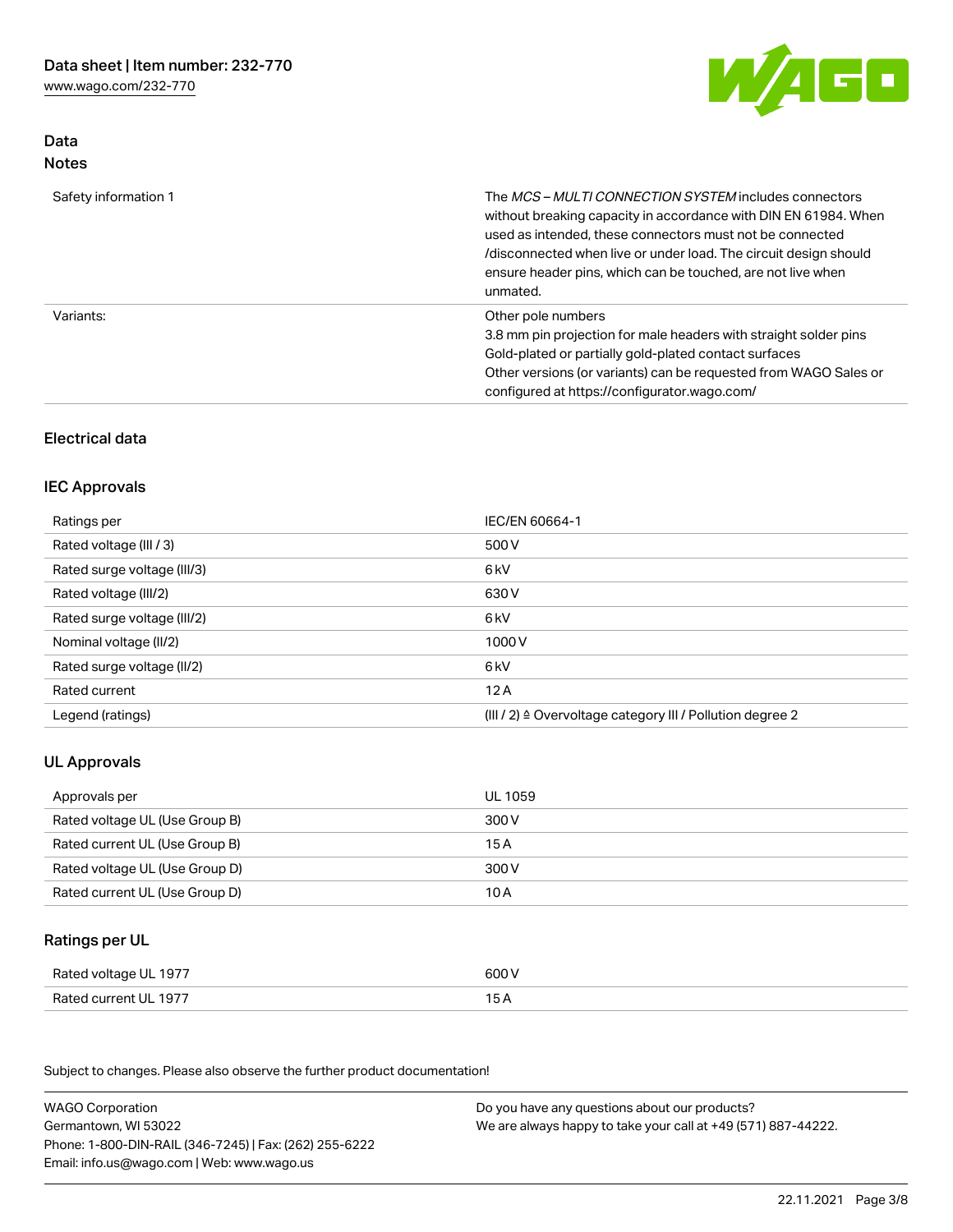

## CSA Approvals

| Approvals per                   | CSA   |
|---------------------------------|-------|
| Rated voltage CSA (Use Group B) | 300 V |
| Rated current CSA (Use Group B) | 15 A  |
| Rated voltage CSA (Use Group D) | 300 V |
| Rated current CSA (Use Group D) | 10 A  |

## Connection data

| Total number of potentials |  |
|----------------------------|--|
| Number of connection types |  |
| Number of levels           |  |

#### Connection 1

| Number of poles |  |
|-----------------|--|
|                 |  |

## Physical data

| Pin spacing                          | 7.62 mm / 0.3 inch    |
|--------------------------------------|-----------------------|
| Width                                | 75.16 mm / 2.959 inch |
| Height                               | 23.25 mm / 0.915 inch |
| Height from the surface              | 18.25 mm / 0.719 inch |
| Depth                                | 11.6 mm / 0.457 inch  |
| Solder pin length                    | 5 mm                  |
| Solder pin dimensions                | $0.6 \times 1$ mm     |
| Drilled hole diameter with tolerance | $1.3$ $(+0.1)$ mm     |

## Plug-in connection

| Contact type (pluggable connector) | Female header |
|------------------------------------|---------------|
| Connector (connection type)        | for PCB       |
| Mismating protection               | No            |
| Mating direction to the PCB        | $90^{\circ}$  |
| Locking of plug-in connection      | Without       |

### PCB contact

| PCB Contact            | THT                                        |
|------------------------|--------------------------------------------|
| Solder pin arrangement | over the entire female connector (in-line) |

Subject to changes. Please also observe the further product documentation!

| <b>WAGO Corporation</b>                                | Do you have any questions about our products?                 |
|--------------------------------------------------------|---------------------------------------------------------------|
| Germantown, WI 53022                                   | We are always happy to take your call at +49 (571) 887-44222. |
| Phone: 1-800-DIN-RAIL (346-7245)   Fax: (262) 255-6222 |                                                               |
| Email: info.us@wago.com   Web: www.wago.us             |                                                               |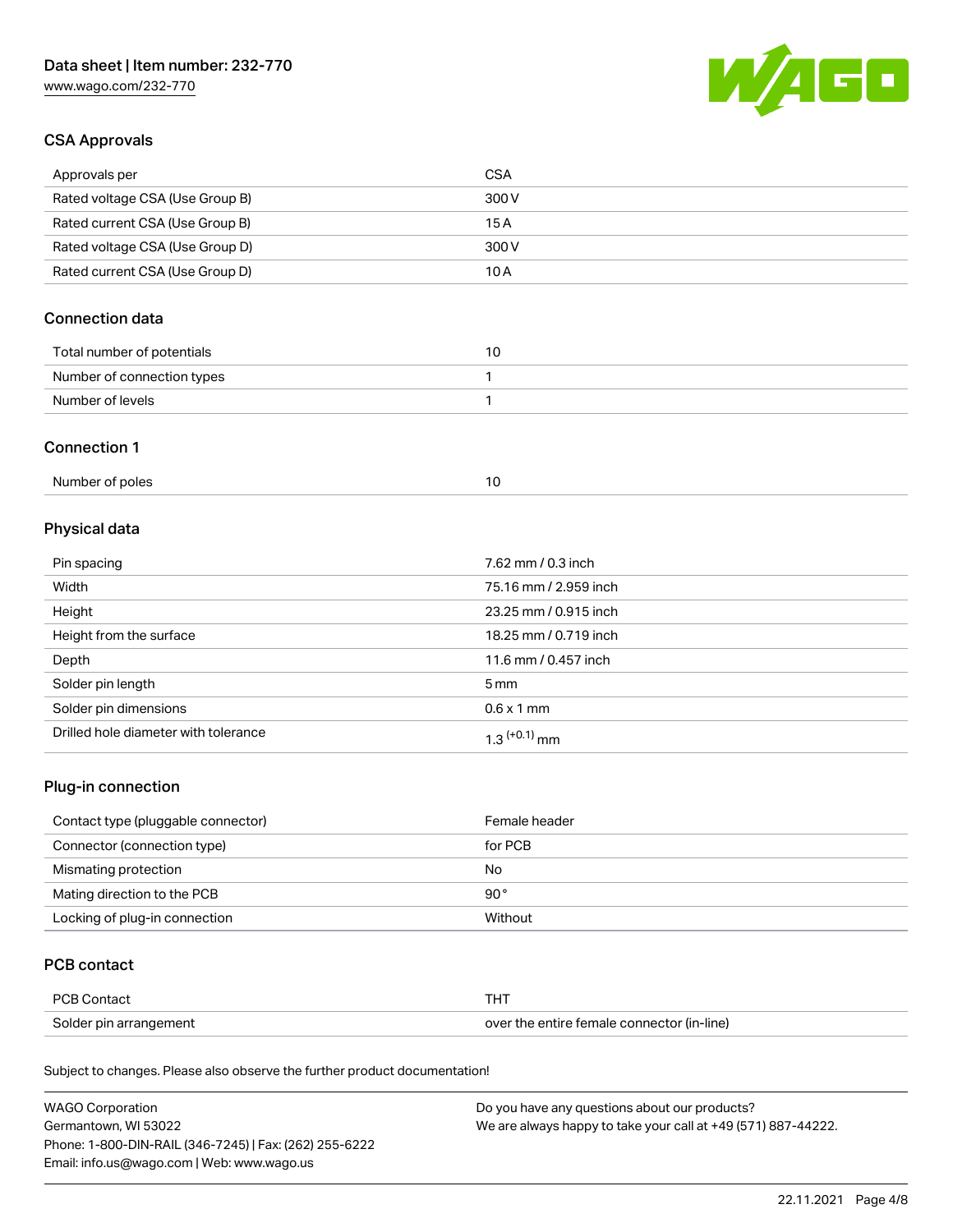Number of solder pins per potential 1



#### Material data

| Color                       | orange           |
|-----------------------------|------------------|
| Material group              |                  |
| Insulation material         | Polyamide (PA66) |
| Flammability class per UL94 | V <sub>0</sub>   |
| Contact material            | Copper alloy     |
| Contact plating             | tin-plated       |
| Fire load                   | 0.215 MJ         |
| Weight                      | 11.1 g           |

#### Environmental requirements

| Limit temperature range<br>. | +85 °C<br>-60 |  |
|------------------------------|---------------|--|
|------------------------------|---------------|--|

## Commercial data

| Product Group         | 3 (Multi Conn. System) |
|-----------------------|------------------------|
| PU (SPU)              | 25 Stück               |
| Packaging type        | box                    |
| Country of origin     | DE                     |
| <b>GTIN</b>           | 4044918579995          |
| Customs tariff number | 8536694040             |

## Approvals / Certificates

#### Country specific Approvals

| Logo                | Approval                                            | <b>Additional Approval Text</b> | Certificate<br>name |
|---------------------|-----------------------------------------------------|---------------------------------|---------------------|
|                     | CВ<br>DEKRA Certification B.V.                      | IEC 61984                       | NL-39756            |
| EMA<br><b>INEUR</b> | <b>KEMA/KEUR</b><br><b>DEKRA Certification B.V.</b> | EN 61984                        | 2190761.01          |

#### Ship Approvals

| Logo | Approval                    | Additional Approval Text | Certificate<br>name |
|------|-----------------------------|--------------------------|---------------------|
|      | <b>ABS</b>                  | -                        | 19-                 |
|      | American Bureau of Shipping |                          | HG15869876-         |

Subject to changes. Please also observe the further product documentation!

WAGO Corporation Germantown, WI 53022 Phone: 1-800-DIN-RAIL (346-7245) | Fax: (262) 255-6222 Email: info.us@wago.com | Web: www.wago.us Do you have any questions about our products? We are always happy to take your call at +49 (571) 887-44222.

22.11.2021 Page 5/8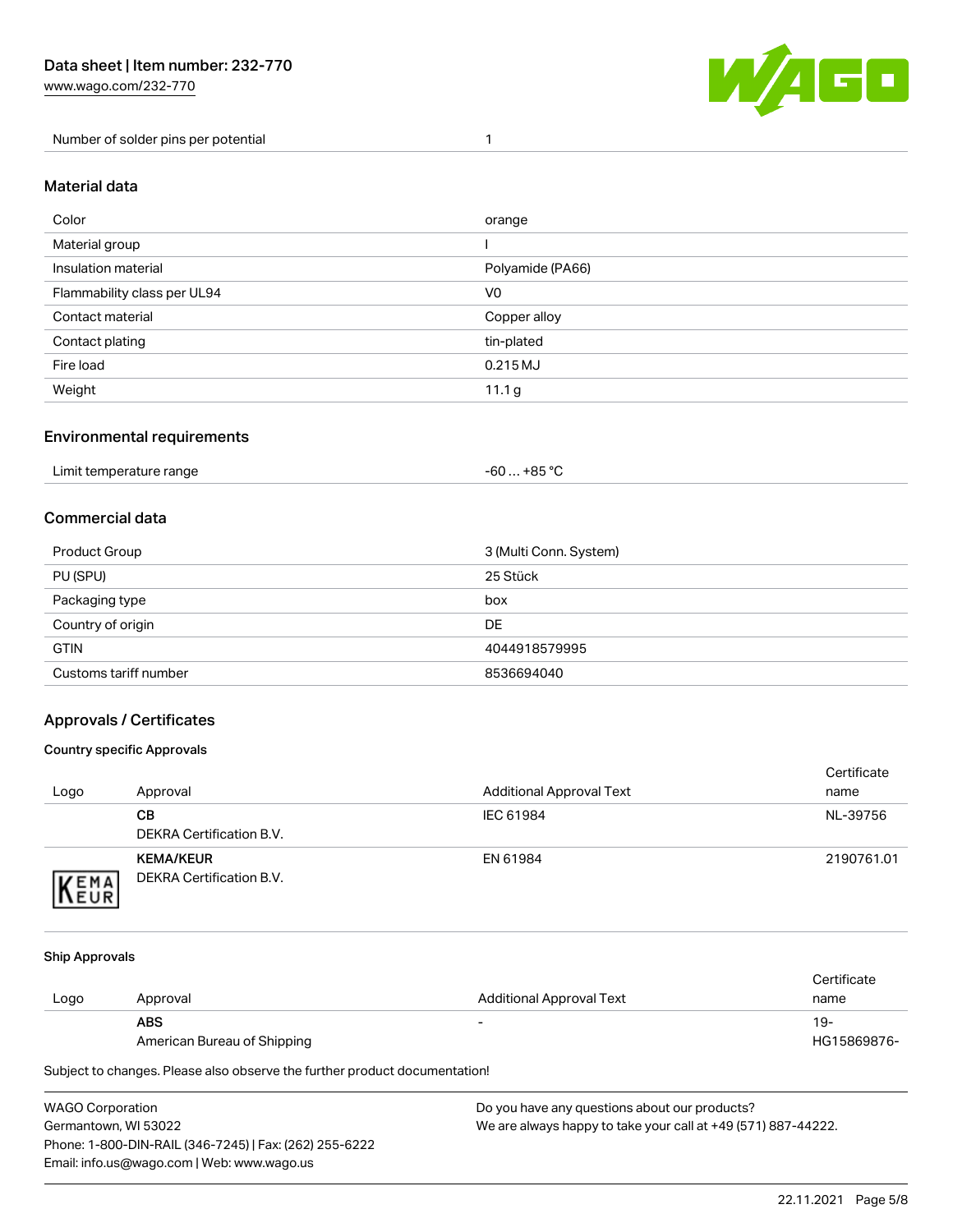

PDA

| ROALD      |                                        |                          |               |
|------------|----------------------------------------|--------------------------|---------------|
|            | <b>DNV GL</b>                          | $\overline{\phantom{0}}$ | TAE000016Z    |
|            | Det Norske Veritas, Germanischer Lloyd |                          |               |
| THE APROVA | <b>LR</b><br>Lloyds Register           | IEC 61984                | 96/20035 (E5) |
|            |                                        |                          |               |

#### UL-Approvals

|                          |                                             |                                 | Certificate |
|--------------------------|---------------------------------------------|---------------------------------|-------------|
| Logo                     | Approval                                    | <b>Additional Approval Text</b> | name        |
| Ъ.                       | <b>UR</b><br>Underwriters Laboratories Inc. | <b>UL 1977</b>                  | E45171      |
| $\overline{\phantom{0}}$ | UR<br>Underwriters Laboratories Inc.        | <b>UL 1059</b>                  | E45172      |

## **Counterpart**

| <b>All Careford</b> | Item no.731-640<br>1-conductor male connector; CAGE CLAMP®; 2.5 mm <sup>2</sup> ; Pin spacing 7.62 mm; 10-pole; 2,50 mm <sup>2</sup> ;<br>orange                            | www.wago.com/731-640                 |
|---------------------|-----------------------------------------------------------------------------------------------------------------------------------------------------------------------------|--------------------------------------|
| <b>CONSULTANT</b>   | Item no.731-640/019-000<br>1-conductor male connector; CAGE CLAMP®; 2.5 mm <sup>2</sup> ; Pin spacing 7.62 mm; 10-pole; clamping collar;<br>$2,50$ mm <sup>2</sup> ; orange | www.wago.com/731-640<br>$/019 - 000$ |

#### Optional accessories

Testing accessories

Testing accessories

| Item no.: 210-136<br>Test plug; 2 mm Ø; with 500 mm cable                                                                    | www.wago.com/210-136 |
|------------------------------------------------------------------------------------------------------------------------------|----------------------|
| Item no.: 231-662<br>Test plugs for female connectors; for 7.5 mm and 7.62 mm pin spacing; 2,50 mm <sup>2</sup> ; light gray | www.wago.com/231-662 |

Subject to changes. Please also observe the further product documentation!

| <b>WAGO Corporation</b>                                | Do you have any questions about our products?                 |
|--------------------------------------------------------|---------------------------------------------------------------|
| Germantown, WI 53022                                   | We are always happy to take your call at +49 (571) 887-44222. |
| Phone: 1-800-DIN-RAIL (346-7245)   Fax: (262) 255-6222 |                                                               |
| Email: info.us@wago.com   Web: www.wago.us             |                                                               |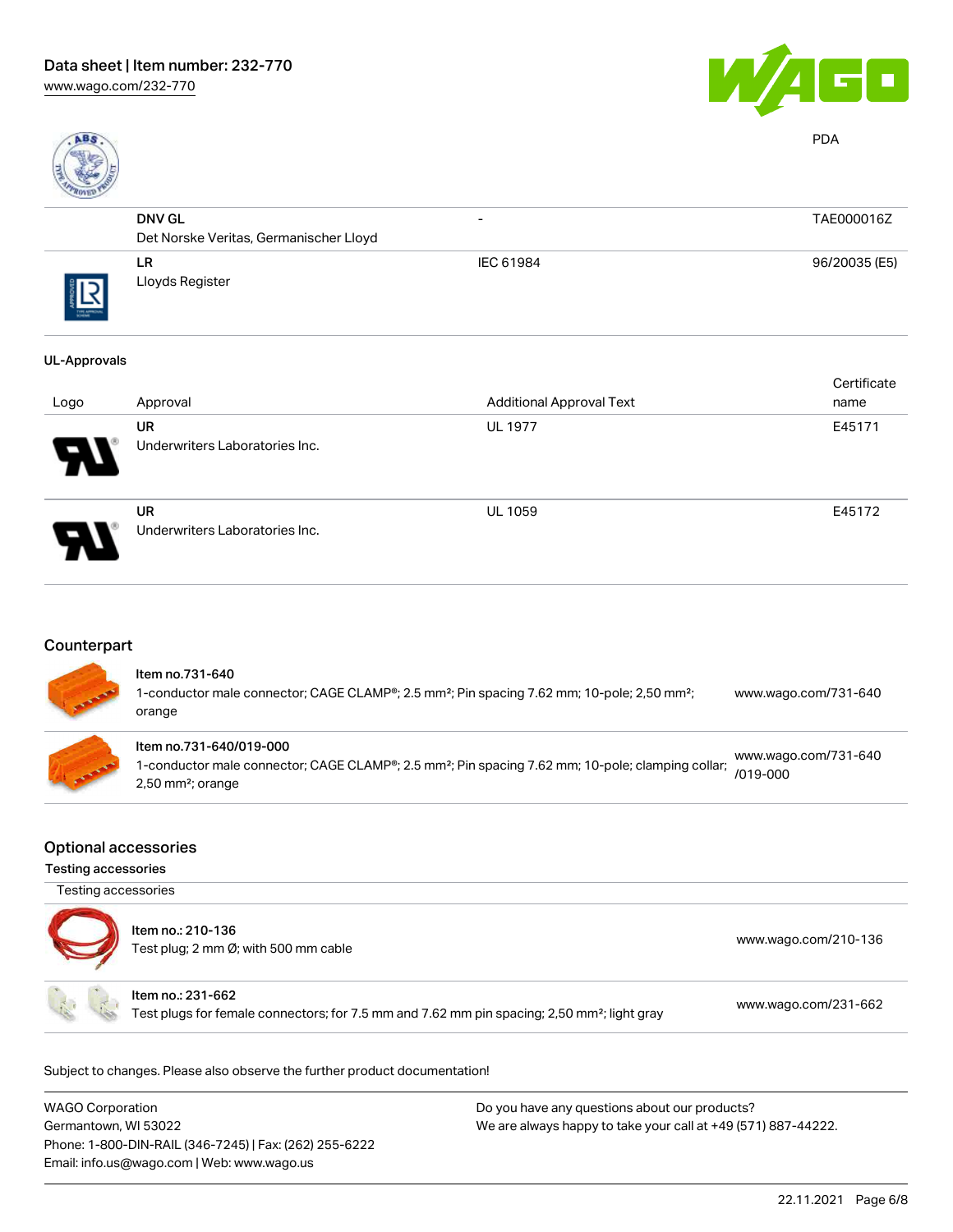

#### **Downloads Documentation**

| <b>Additional Information</b>                                                                                                                                          |            |               |          |
|------------------------------------------------------------------------------------------------------------------------------------------------------------------------|------------|---------------|----------|
| Technical explanations                                                                                                                                                 | 2019 Apr 3 | pdf<br>2.0 MB | Download |
| <b>CAD files</b>                                                                                                                                                       |            |               |          |
| CAD data                                                                                                                                                               |            |               |          |
| 2D/3D Models 232-770                                                                                                                                                   |            | <b>URL</b>    | Download |
| <b>CAE</b> data                                                                                                                                                        |            |               |          |
| EPLAN Data Portal 232-770                                                                                                                                              |            | URL           | Download |
| ZUKEN Portal 232-770                                                                                                                                                   |            | URL           | Download |
| <b>PCB Design</b>                                                                                                                                                      |            |               |          |
| Symbol and Footprint 232-770                                                                                                                                           |            | URL           | Download |
| CAx data for your PCB design, consisting of "schematic symbols and PCB footprints",<br>allow easy integration of the WAGO component into your development environment. |            |               |          |
| Supported formats:                                                                                                                                                     |            |               |          |
| ш<br>Accel EDA 14 & 15                                                                                                                                                 |            |               |          |
| ш<br>Altium 6 to current version                                                                                                                                       |            |               |          |
| Cadence Allegro                                                                                                                                                        |            |               |          |
| Ш<br>DesignSpark                                                                                                                                                       |            |               |          |
| ш<br>Eagle Libraries                                                                                                                                                   |            |               |          |
| П<br>KiCad                                                                                                                                                             |            |               |          |
| Mentor Graphics BoardStation                                                                                                                                           |            |               |          |
| ш<br>Mentor Graphics Design Architect                                                                                                                                  |            |               |          |
| Ш<br>Mentor Graphics Design Expedition 99 and 2000                                                                                                                     |            |               |          |
| ш<br>OrCAD 9.X PCB and Capture                                                                                                                                         |            |               |          |
| ш<br>PADS PowerPCB 3, 3.5, 4.X, and 5.X                                                                                                                                |            |               |          |
| Ш<br>PADS PowerPCB and PowerLogic 3.0                                                                                                                                  |            |               |          |
| PCAD 2000, 2001, 2002, 2004, and 2006                                                                                                                                  |            |               |          |
| ш<br>Pulsonix 8.5 or newer                                                                                                                                             |            |               |          |
| ш<br><b>STL</b>                                                                                                                                                        |            |               |          |

Subject to changes. Please also observe the further product documentation!

WAGO Corporation Germantown, WI 53022 Phone: 1-800-DIN-RAIL (346-7245) | Fax: (262) 255-6222 Email: info.us@wago.com | Web: www.wago.us

Do you have any questions about our products? We are always happy to take your call at +49 (571) 887-44222.